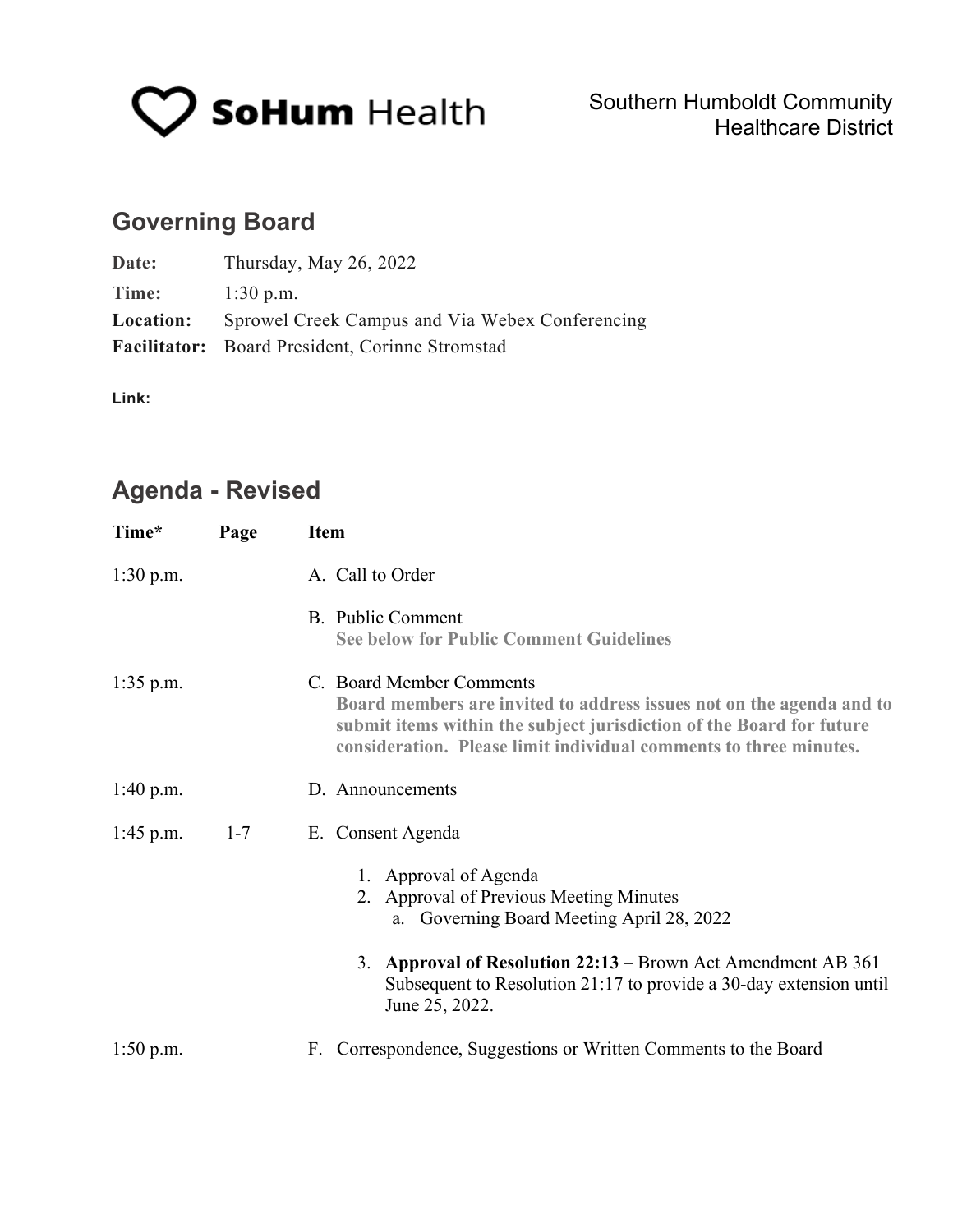| $2:00$ p.m. | $8-24$    | G. Finance Report – Corinne Stromstad, Barbara Truitt, Paul Eves and Matt<br>Rees                                                                                                                                                    |  |
|-------------|-----------|--------------------------------------------------------------------------------------------------------------------------------------------------------------------------------------------------------------------------------------|--|
|             |           | 1. Approval of April, 2022 Finances - Paul Eves<br>2. Approval of The Capital Budget – See separate packet<br>3. PFS report/Provider Printout - April, 2022 - Marie Brown/Remy<br>Quinn<br>HRG report – Remy Quinn                   |  |
|             | $25 - 26$ | H. Chief Nursing Officer's Report – Adela Yanez, Interim CNO                                                                                                                                                                         |  |
|             | $27 - 36$ | I. Quality Assurance Performance Improvement Committee Report<br>[H&S Code § 32155]– Kristen Rees, MPH, CPHQ, LSSGB, Chief<br>Quality and Compliance Officer and Risk Manager- (Jan., April,<br>July, Oct.)                          |  |
| $2:30$ p.m. | 37-42     | J. Administrator's Report – Matt Rees                                                                                                                                                                                                |  |
|             |           | 1. Human Resources Quarterly Report – Jennifer Baskin (Jan., April,<br>July, Oct.)<br>2. Foundation Report - Chelsea Brown - (May, Aug., Nov., Feb.)<br>3. Strategic Plan Committee reports<br>4. Committee reports - Barbara Truitt |  |
|             | $43 - 56$ | K. Old Business<br>1. Board Education - GovernWell                                                                                                                                                                                   |  |
| $3:45$ p.m. | 57-66     | L. New Business                                                                                                                                                                                                                      |  |
|             |           | 1. Policies and Procedures.<br>a. New<br>i. Travel and Travel Reimbursement 2019<br>b. Obsolete<br>Travel Expense Reimbursement 2019<br>i.<br>Travel Policy Nonexempt Pay 2019<br>11.                                                |  |
|             |           | M. Meeting Evaluation                                                                                                                                                                                                                |  |
|             |           | N. Parking Lot                                                                                                                                                                                                                       |  |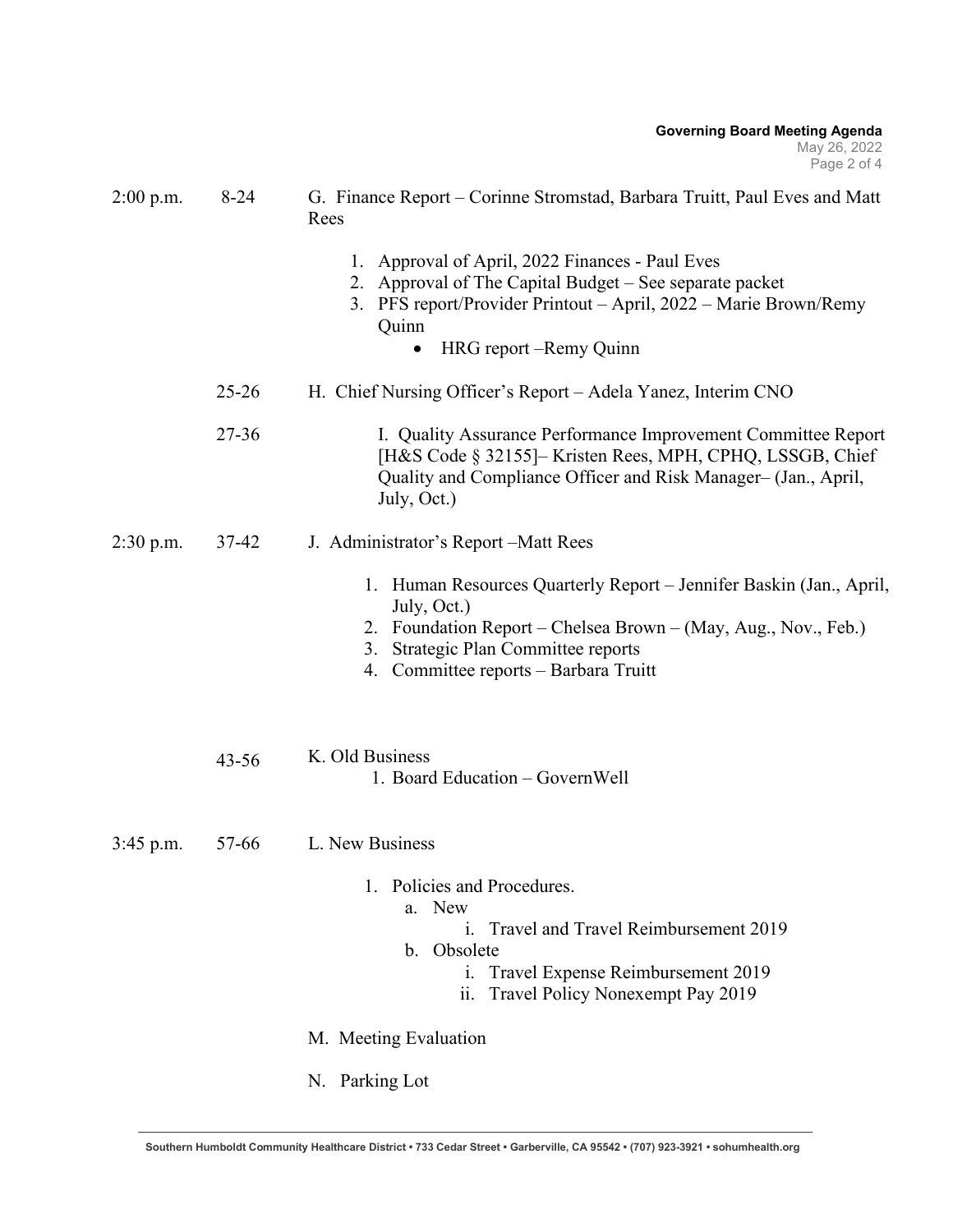- 1. Governing Board retreat
- O. Next Meetings
	- 1. Medical Staff Committee Policy Development, Wednesday, June 15, 2022, 11:00 a.m.
	- 2. QAPI Meeting June 1, 2022, 10:00 a.m.
	- 3. Medical Staff Committee, Wednesday, June 22, 2022, 12:00 p.m.
	- 4. Governing Board Meeting June 30, 2022 at 1:30 p.m.
- P. Adjourn to Closed Session
- Q. Closed Session
	- 1. Approval of Previous Closed Session Minutes
		- a. Closed Session Governing Board Meeting April 28, 2022
		- b. Closed Session Special Governing Board Meeting May 9, 2022
		- c. Closed Session Special Governing Board Meeting May 10, 2022
	- 2. Compliance and Risk Report [H&S Code § 32155] Kristen Rees, MPH, CPHQ, LSSGB, Chief Quality and Compliance Officer and Risk Manager
	- 3. Clinic Service Review [H&S Code § 32155] Adela Yanez, Interim CNO
	- 4. MERP Report [H&S Code § 32155] Adela Yanez, Interim CNO
	- 5. Medical Staff Appointments/Reappointments [Gov. Code § 54957]
		- a. Core Privileges
		- b. Dr. Daniel Merges, Reappointment to Active status, 60 day extension to July 22, 2022.
	- 6. Personnel matter Chief Executive Officer Evaluation pursuant to Government Code § 54957
	- 7. Next regular Meeting Thursday, June 30, 2022
	- 8. Conference with Labor Negotiators (§54957.6)
- R. Adjourn Closed Session
- S. Resume Open Session
	- 1. CEO Compensation Oral reading and approval.